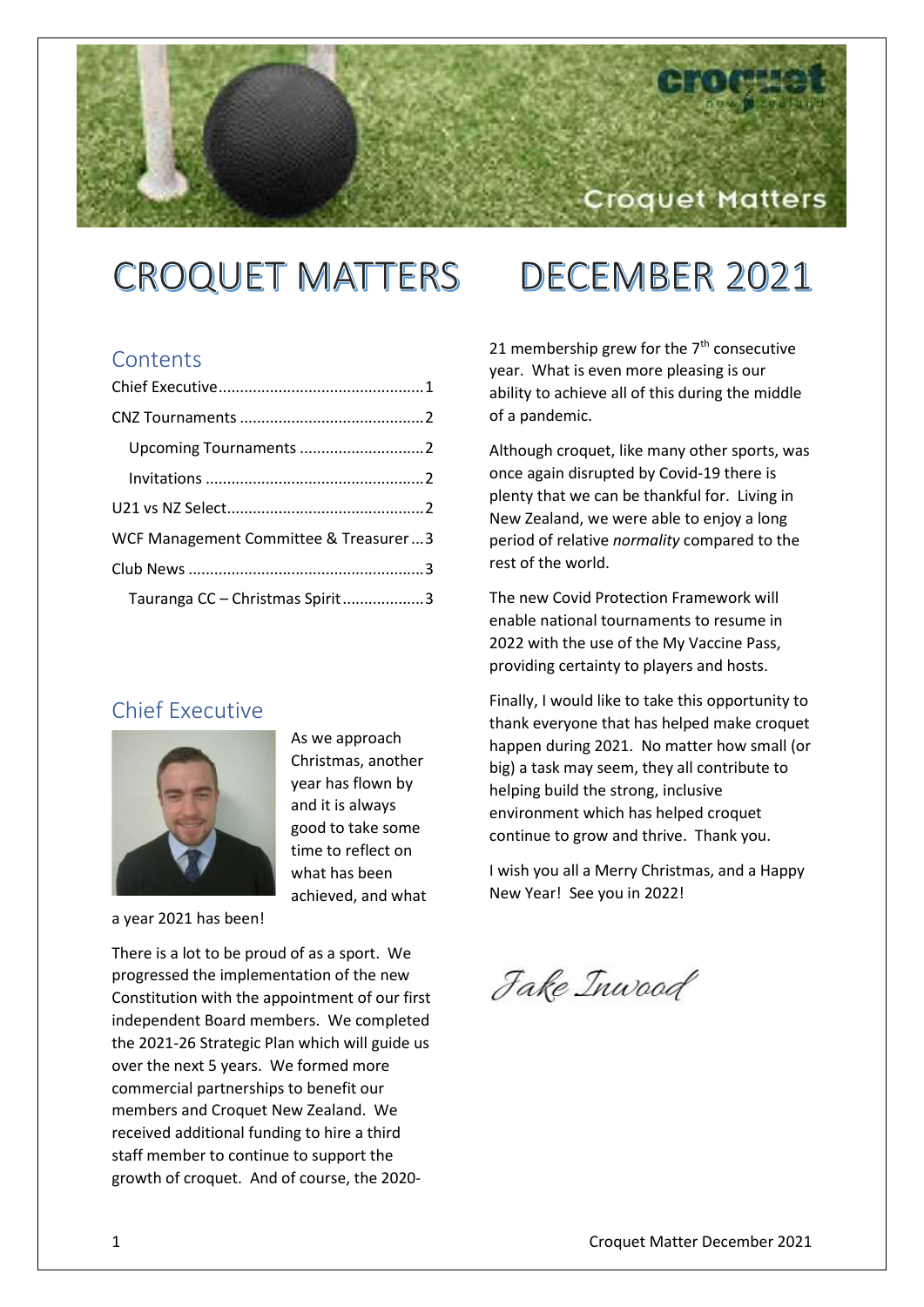### <span id="page-1-0"></span>CNZ Tournaments

With the move to the Covid Protection Framework in early December, there is now certainty that CNZ tournaments can proceed. This is a reminder that everyone that wants to attend a CNZ tournament, either as a participant, volunteer, or spectator, will need to produce their My Vaccine Pass.

Time is quickly running out for those that want to participate in the CNZ GC Nationals or the CNZ 3+ GC Championship with entries closing on the **23rd of December**.

To register for these tournaments (and other CNZ tournaments), click [here.](https://eventdesq.sportstg.com/index.cfm?fuseaction=main&EventDesqID=37180&OrgID=4277)

#### <span id="page-1-1"></span>Upcoming Tournaments

**16th – 23rd January 2022** [CNZ GC Nationals](https://croquet.org.nz/tournament/gc-nationals/) Entries Close: 23rd December 2021

#### **21st – 23rd January 2022**

[CNZ GC 3+ Championship](https://croquet.org.nz/tournament/gc-3/) Entries Close: 23rd December 2021

### **12th – 18th February 2022**

[CNZ NZ Open](https://croquet.org.nz/tournament/new-zealand-open/) Entries Close: 20<sup>th</sup> January 2022

#### **19th – 20th February 2022**

[CNZ Women's GC](https://croquet.org.nz/tournament/25-26-november-2017-womens-gc-tournament/) Entries Close: 26<sup>th</sup> January 2022

#### <span id="page-1-2"></span>Invitations

A reminder that expressions of interest for the 2021-22 CNZ Invitations are due by the following dates;

Women's AC Invitation  $\rightarrow$  19<sup>th</sup> January 2022 All other AC Invitations  $\rightarrow$  2<sup>nd</sup> February 2022 All GC Invitations  $\rightarrow$  16<sup>th</sup> February 2022

To register you interest, clic[k here.](https://eventdesq.sportstg.com/index.cfm?fuseaction=main&EventDesqID=37915&OrgID=4277)

### <span id="page-1-3"></span>U21 vs NZ Select

The first event for CNZ in 2022 will be the U21 v NZ Select match to be held on the 8<sup>th</sup> and 9<sup>th</sup> of January 2022.

This match will feature some of the top players in New Zealand, as well as some of the up-and-coming stars of tomorrow.

Being played at United Croquet Club in Christchurch, the teams will compete in a two-test series. Each test being best of 9 matches.

Can't be in Christchurch but still want to watch? No worries at all. We will be streaming both days live on our YouTube channel.

#### [https://www.youtube.com/channel/UCV7k1g](https://www.youtube.com/channel/UCV7k1gW3FQ3gamtHCmPDZZA/featured) [W3FQ3gamtHCmPDZZA/featured](https://www.youtube.com/channel/UCV7k1gW3FQ3gamtHCmPDZZA/featured)

#### Updated teams:

| <b>NZ Select</b>      | U21                |
|-----------------------|--------------------|
| Jenny Clarke          | Jessica Bullen     |
| Duncan Dixon          | Levi Franks        |
| <b>Edmund Fordyce</b> | <b>Paul Kaiser</b> |
| <b>Helen Reeves</b>   | Mikey Lauer        |
| Sonya Sedgwick        | <b>Joel Steele</b> |
| Felix Webby           | Josh Winter        |